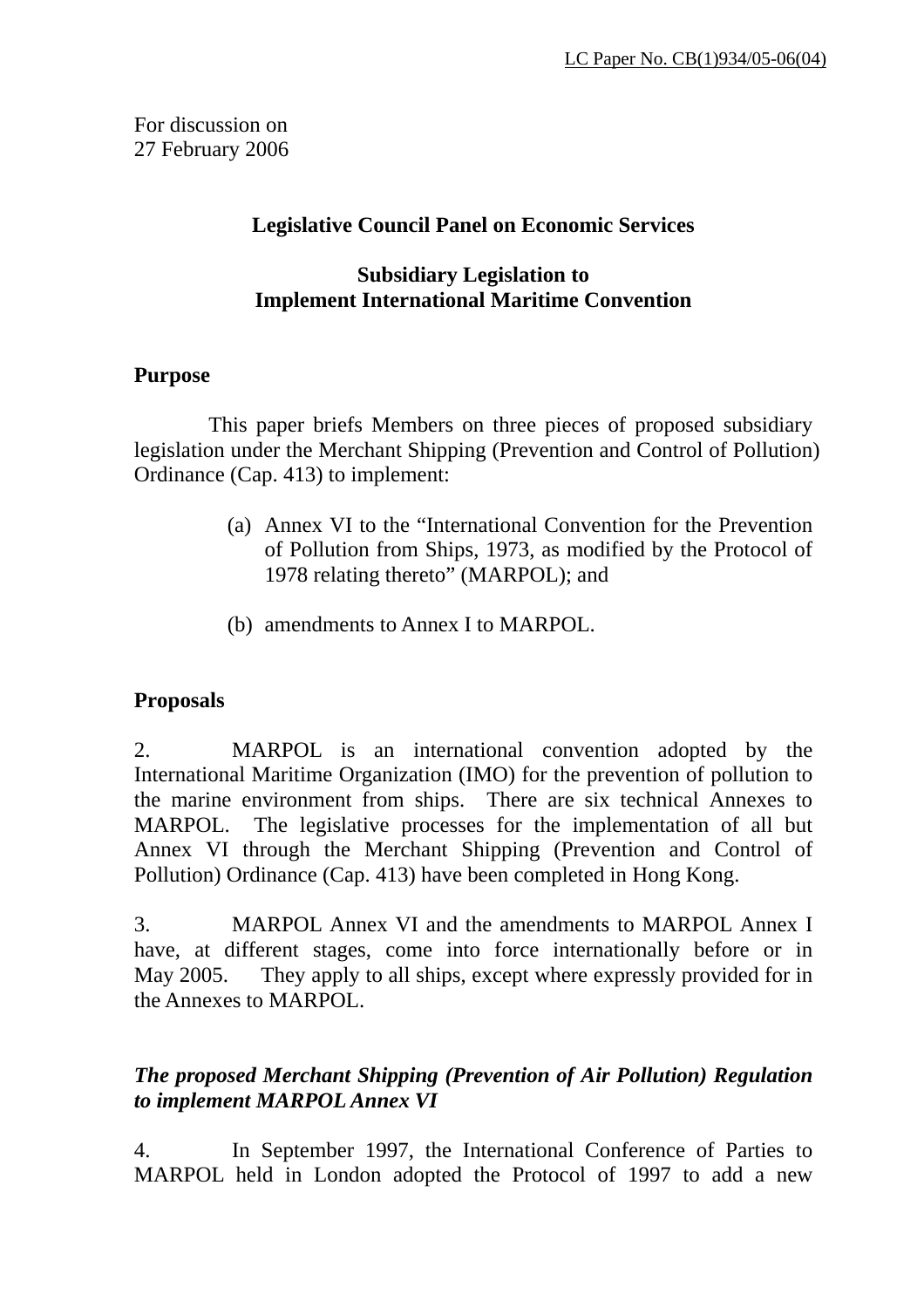Annex VI for preventing air pollution from ships. Annex VI specifies the requirements on the control of emissions of ozone depleting substances, nitrogen oxides (NOx), sulphur oxides (SOx) and volatile organic compounds from ships. To ensure compliance with the control over emission from ships, MARPOL Annex VI requires the surveys and inspections of ships and the issue of International Air Pollution Prevention Certificate (IAPP) for ships of 400 gross tonnages or above. It further specifies the quality of fuel oil and regulates shipboard incineration.

5. We intend to implement MARPOL Annex VI through the proposed Merchant Shipping (Prevention of Air Pollution) Regulation by empowering the Director of Marine to ensure compliance with the international standards on control of air pollution from ships, and to specify the ship survey requirements and the conditions for the issue of the necessary IAPP. We would also include in the proposed regulation the requirements on local suppliers of fuel to ships. MARPOL Annex VI provides for exclusion from the application of the provisions on NOx emission to diesel engines installed on local vessels which were constructed or which underwent a major conversion before 19 May 2005. Accordingly, we propose to exclude those engines from complying with the relevant NOx emission requirements.

# *Proposed amendments to the Merchant Shipping (Prevention and Control of Pollution) (Fees) Regulation (Cap. 413L)*

6. To ensure consistent compliance with the standards for controlling air pollution from ships, survey and certification of ships would be required. We propose to authorize Classification Societies to carry out the relevant survey and certification work. This is consistent with the existing practices of Marine Department whereby recognized organizations are authorized to do most surveys and functions in relation to ship safety and ship and port facility security, while Marine Department would focus on regulation and law enforcement function. Since the survey and certification services may still be rendered by Government surveyors, the Merchant Shipping (Prevention and Control of Pollution) (Fees) Regulation (Cap. 413L) will be amended to include surveys and certificates within the meanings of the proposed Merchant Shipping (Prevention of Air Pollution) Regulation, and the fees to be charged by the Government surveyors for the survey and issue of certificates. The fees are to be charged by hour and at the same level as those currently charged for similar services under Cap. 413L, e.g. HK\$3270 will be charged for the first hour of survey conducted within Hong Kong by a Government surveyor, and \$1115 will be charged for each subsequent hour.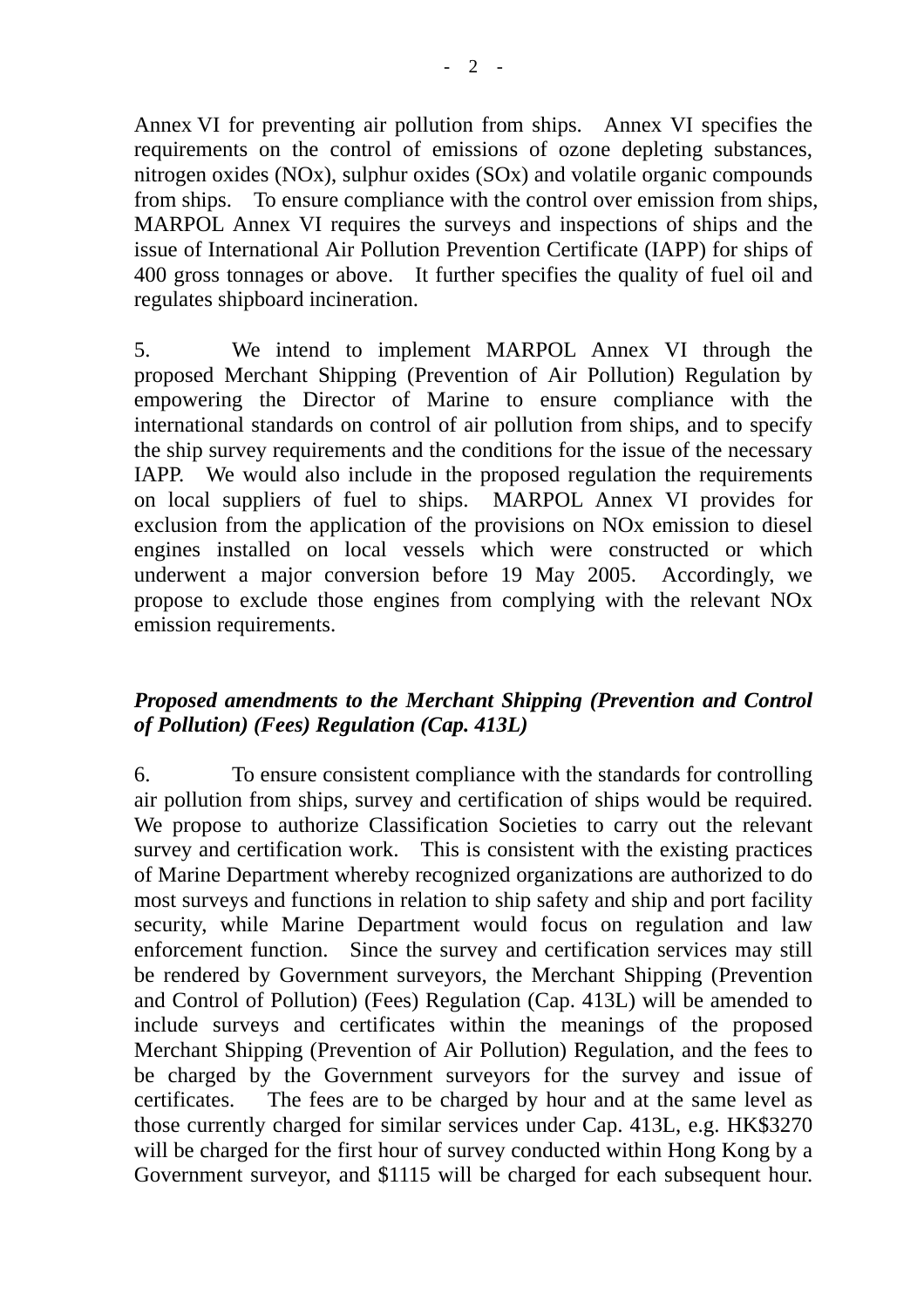For survey conducted outside of Hong Kong, a fee of \$7645 will be charged for each period of 24 hours during which the surveyor is absent from Hong Kong for providing the service.

7. The major provisions of the proposed Merchant Shipping (Prevention of Air Pollution) Regulation and the amendments to Merchant Shipping (Prevention and Control of Pollution) (Fees) Regulation are summarized at **Annex** for Members' easy reference.

## *Proposed amendments to the Merchant Shipping (Prevention of Oil Pollution) Regulations (Cap. 413A) to implement amendments to MARPOL Annex I*

8. MARPOL Annex I deals with the prevention of oil pollution from ships. It came into force internationally on 2 October 1983. The Merchant Shipping (Prevention of Oil Pollution) Regulations (Cap. 413A) give effect to the provisions of MARPOL Annex I in Hong Kong.

9. IMO has since adopted four sets of technical amendments to MARPOL Annex I. The amendments cover, amongst other things, the phasing-out scheme for single-hull oil tankers, introduction of the harmonized system of survey and certification to standardize the period of validity of MARPOL certificates, the revised specifications for the design, operation and control of crude oil washing system, new construction requirements of products carriers between 20,000 and 30,000 deadweight tonne which may carry persistent oil products, and requirements to ban the carriage of Heavy Grade Oil in single-hull oil tankers.

10. We propose to amend Cap. 413A to align it with the four sets of technical amendments to MARPOL Annex I.

# **Consultation**

Annex

11. The Technical Sub-Committee of the Hong Kong Shipowners Association and the Shipping Consultative Committee have been consulted on the proposed implementation of MARPOL Annex VI. For locally licensed vessels, we have consulted the Technical Sub-Committee of the Provisional Local Vessel Advisory Committee and the High Speed Craft Consultative Committee. The industry has no objection to the air pollution requirements under MARPOL Annex VI.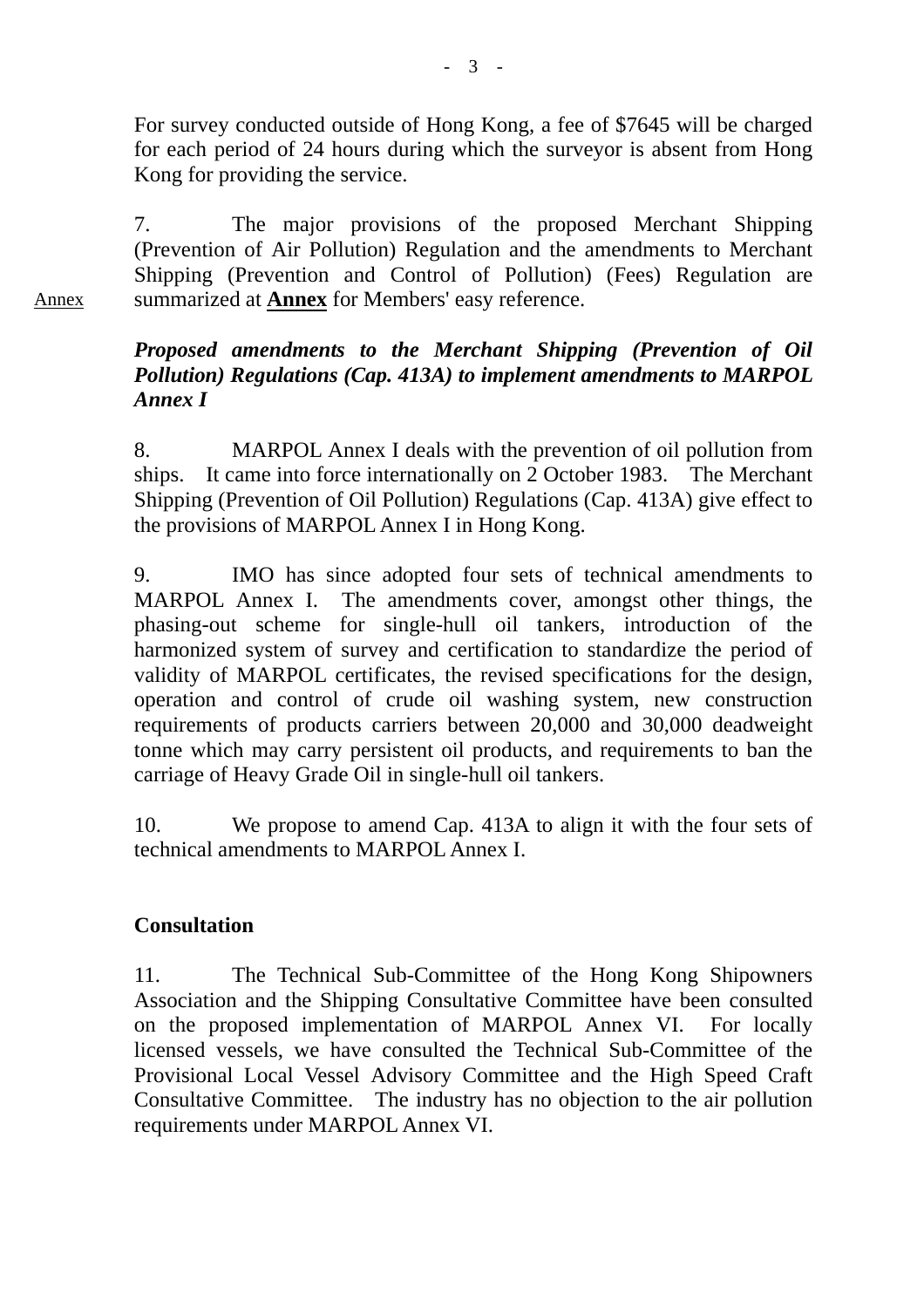12. On amendments to Cap. 413A, we have consulted the shipping industry through the Port Operations Committee, the Provisional Local Vessels Advisory Committee and the Shipping Consultative Committee. They have no objection to the proposed amendments.

## **Advice Sought**

13. Members are invited to comment on and support the above proposals.

Economic Development and Labour Bureau 20 February 2006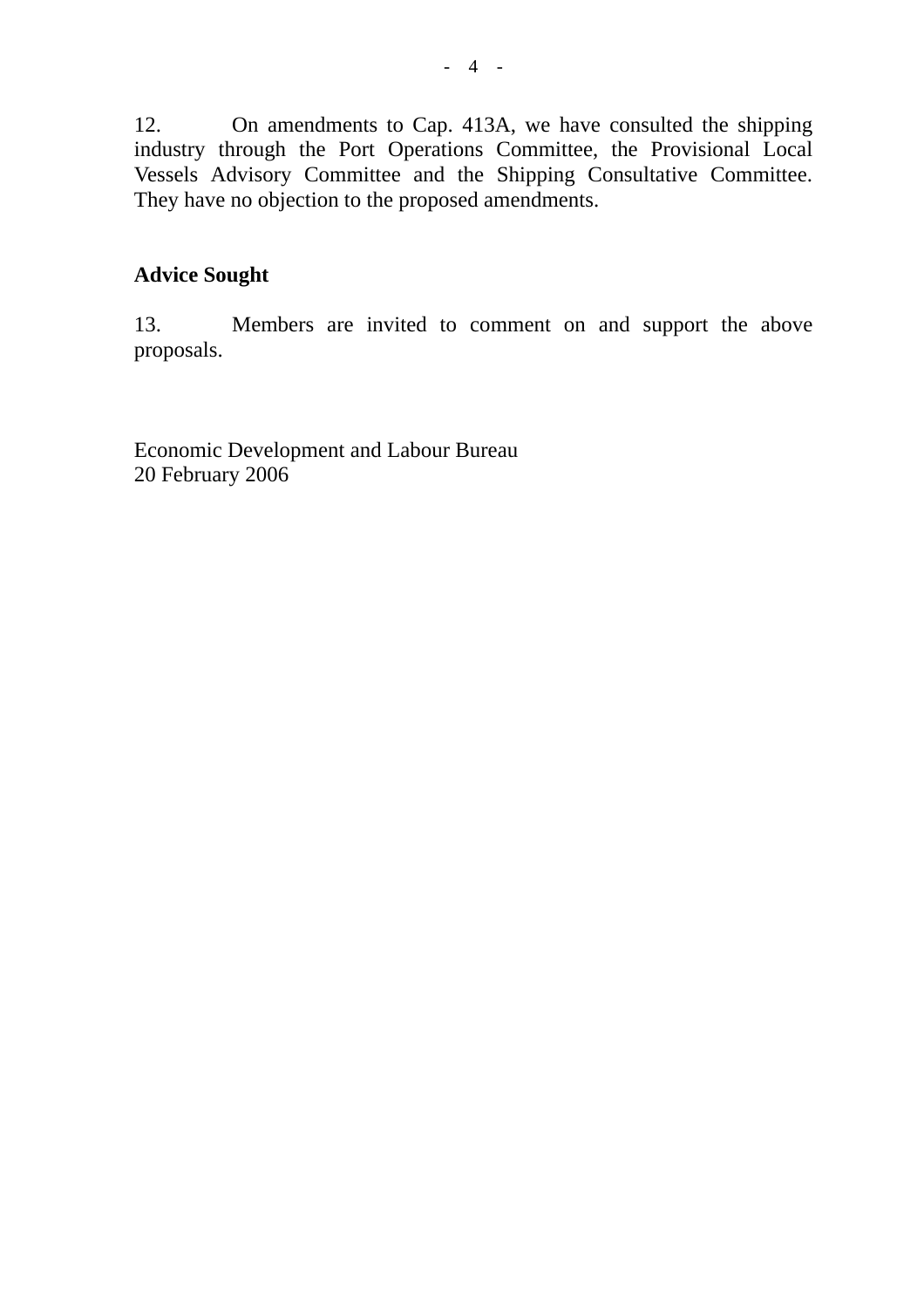#### **Annex**

# **Main provisions to implement MARPOL Annex VI**

## Proposed Merchant Shipping (Prevention of Air Pollution) Regulation

- ! Define the scope of the Regulation. The Regulation will apply to all ships, except where expressly provided otherwise in Annex VI.
- ! Empower the Director of Marine to ensure compliance with the provisions of Annex VI by Hong Kong registered ships and foreign ships while they are in Hong Kong.
- Specify the survey and certification requirements for Hong Kong ships, and the conditions under which certificate may be issued or cancelled.
- Specify the requirements that local suppliers of fuel to ships must comply with under Annex VI.
- ! Stipulate requirements for control of emissions from ships with respect to Ozone-depleting substances, Nitrogen oxides (NOx), Sulphur oxides (SOx) and Volatile organic compounds (VOCs).
- Provide for requirements for shipboard incineration.

Amendments to Merchant Shipping (Prevention and Control of Pollution) (Fees) Regulation (Cap. 413L)

! Prescribe the fees for surveys and certification services carried out by government surveyors. The level of fees will be set at the same hourly rates as those currently charged for similar services under Cap. 413L. A summary of the relevant rates is set out below:

| <b>Survey services within Hong Kong</b>  | <b>Hourly Rate</b> |
|------------------------------------------|--------------------|
| <b>First Hour</b><br>$\bullet$           | \$3270             |
| Subsequent hours<br>$\bullet$            | \$1115             |
|                                          |                    |
|                                          |                    |
| <b>Survey services outside Hong Kong</b> | Rate for           |
|                                          | a 24-hour period   |
| A 24-hour period                         | \$7645             |